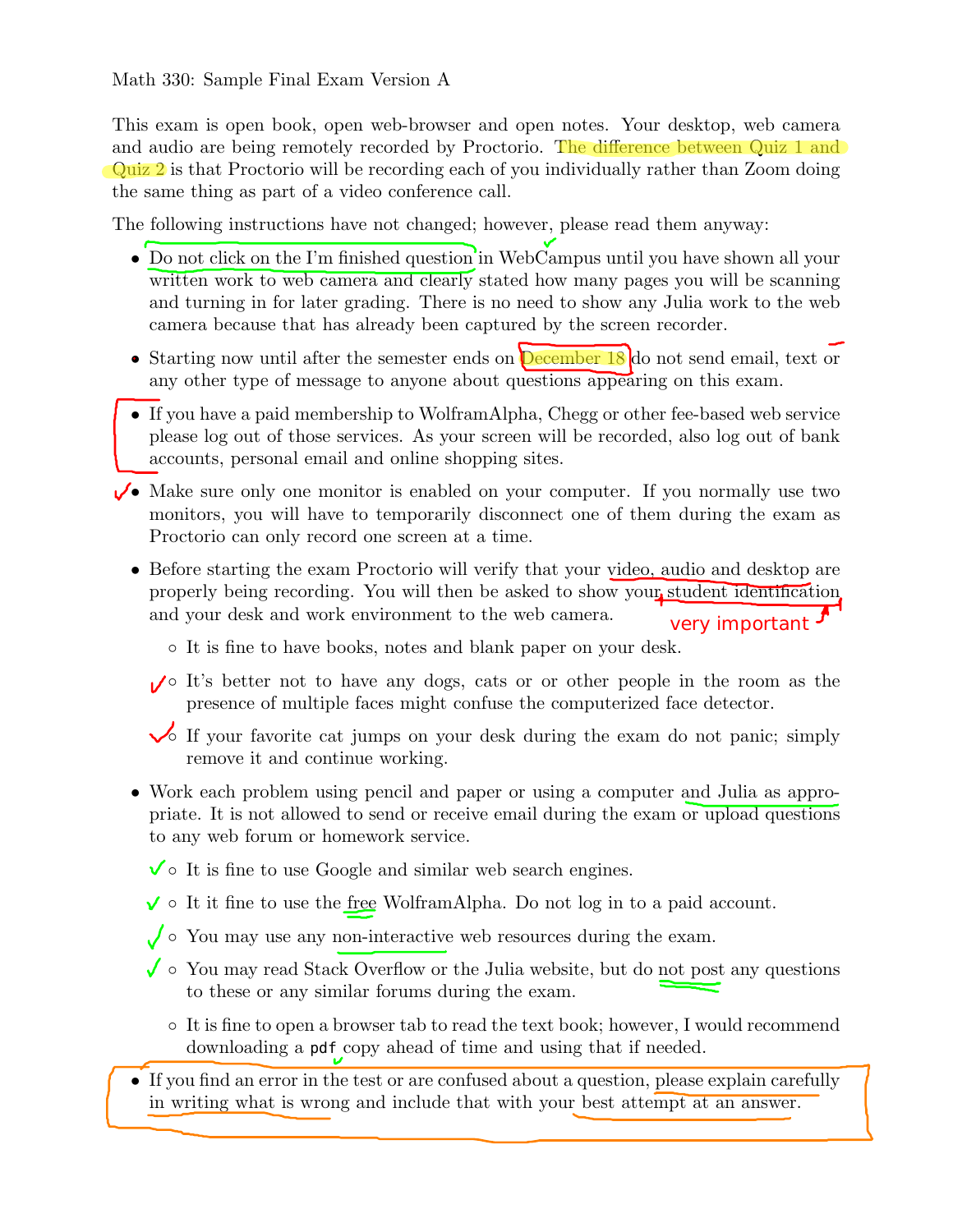• When you are finished

- $\circ$  Make sure your pages are consecutively numbered.  $\vee$
- State how may pages you will be turning in using your microphone.
- Show your work one page at a time to the web camera.
- Hold each page steady for a count of 10 so the web camera can focus on it.
- There is no need to show any Julia work to the web camera because that has already been captured by the screen recorder.
- After you have shown all your written work to the web camera, return to WebCampus, answer the I'm finished question and press submit to stop the recording.
- After you have ended Proctorio you must still upload high-resolution scans of all work to Final Upload on WebCampus along with any Julia programs and computer output used to arrive at your final answers.
	- $\circ$  Upload all your written work as a single pdf file.
	- For Julia you may upload a JupyterLab notebook as a separate ipynb file.
	- Do not change anything before uploading copies of your work for grading.
	- Please type a note in the comment panel for the Final Upload if you notice a mistake in your work that you want to let me know about.

Except for 12(iii) which is extra credit, please answer all of the following questions:

- 1. Indicate in writing that you have understood the requirement to work independently by writing "I have worked independently on this exam" followed by your signature as the answer to this question.
- 2. Consider the matrices A and B given by

$$
A = \begin{bmatrix} 1 & 0 & 3 \\ 2 & 3 & 1 \\ -1 & 3 & -6 \end{bmatrix} \text{ and } B = \begin{bmatrix} 1 & 3 \\ 0 & 3 \\ 0 & 0 \end{bmatrix}
$$

- (i) Explain in details why these matrices have the same determinant. not julia 1
- (ii) What is the common value of that determinant?  $\overline{2}$ could be julia...  $\int_{0}^{\frac{\pi}{3}} 1^*3^*2 = 6$ ...easy
- 3. Consider the matrix

3

$$
A = \begin{bmatrix} 2 & 3 \\ -2 & -4 \end{bmatrix}
$$

.

Write down the polynomial  $p(\lambda) = \det(A - \lambda I)$ . not julia

**4.** Suppose 
$$
u, v \in \mathbb{R}^3
$$
 are given by  $u = (7, 2, -1)$  and  $v = (-2, 3, 5)$ .

- (i) Find  $v 2v$ . 4 could use julia for either one of these, but they
- (ii) Find  $vu^T$ . 5 are pretty easy to do pencil and paper...either way...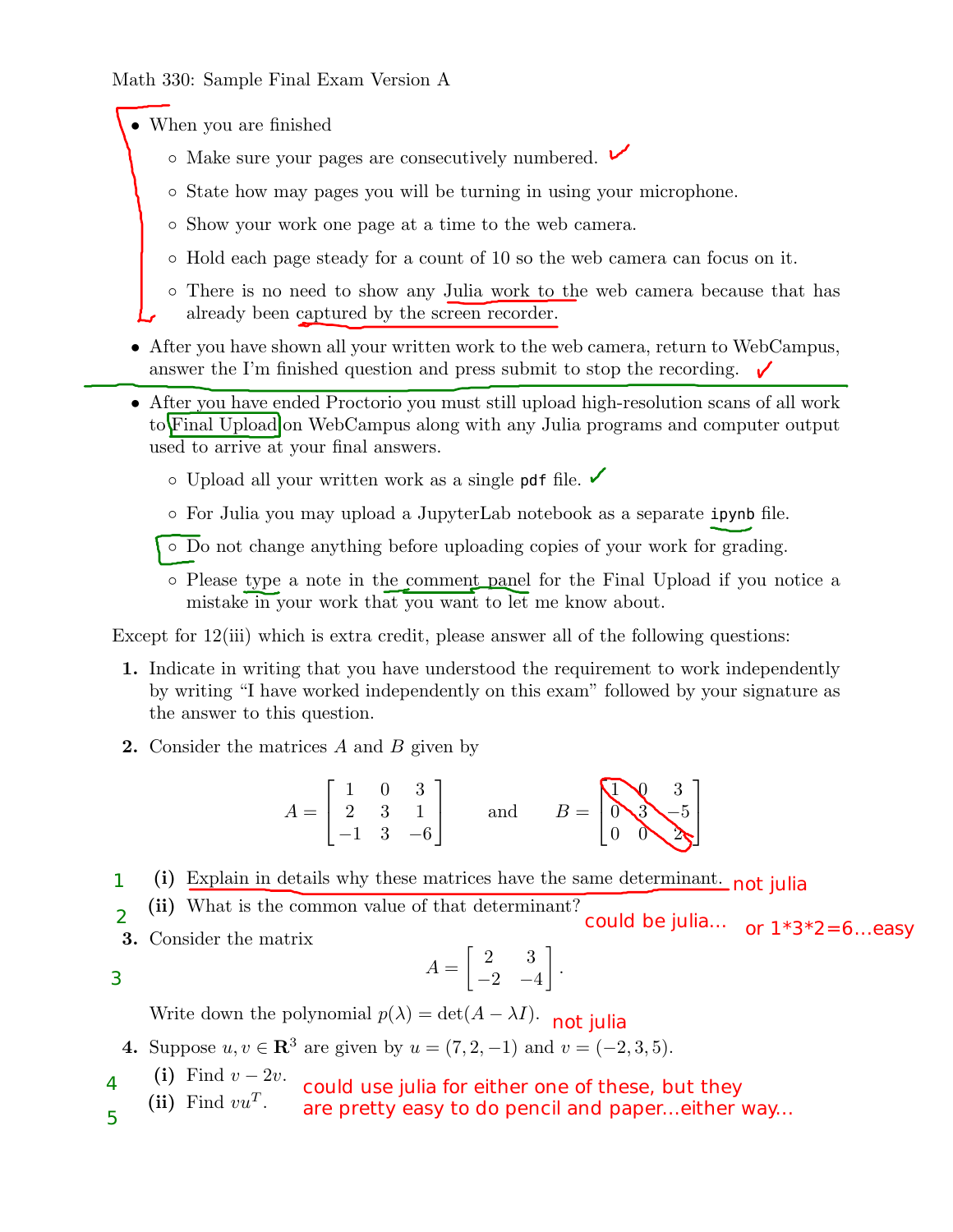- 5. Let  $x \in \mathbb{R}^{25}$  be such that  $||x|| = 8$ . At most how many different entries of x could satisfy  $|x_i| \geq 3$ ?
- 6 not julia...but could use it to divide... 8^2/3^2...to get answer...
	- 6. Consider the matrix

$$
A = \begin{bmatrix} 1 & 2 & 3 \\ -1 & 0 & 2 \end{bmatrix}
$$

- (i) Explain why the columns of this matrix must be linearly dependent. not julia 7
- (ii) Find a nonzero vector  $c \in \mathbb{R}^3$  such that  $Ac = 0$ . 8 could be julia...or just some simple algebra...
	- 7. The matrix

$$
A = \begin{bmatrix} 7 & 3 \\ -9 & -5 \end{bmatrix}
$$

has eigenvalues  $\lambda_1 = -2$  and  $\lambda_2 = 4$ .

- (i) Explain how to find eigenvectors corresponding to  $\lambda_1$  and  $\lambda_2$  by hand and then use a pencil and paper calculation to actually find them. 9 not julia...
- (ii) Check your answer with Julia. definitely julia... **8.** Consider the over-determined system of linear equations  $Ax = b$  where **if it works...** 10 plug in A x - lambda  $x = 0$  to see

$$
A = \begin{bmatrix} 1 & 2 \\ 3 & 4 \\ 5 & 6 \end{bmatrix} \quad \text{and} \quad b = \begin{bmatrix} 1 \\ 1 \\ 1 \end{bmatrix}.
$$

For what value of x is  $||Ax - b||$  minimized?

(i) Explain how to find x using the  $QR$  factorization. not julia 11

- (ii) Explain how to find x using the pseudo-inverse  $A^{\dagger}$ . 12
- (iii) Use Julia or pencil and paper to actually find  $x \cdot$  could be but doesn't have to be...

**13.** Suppose A, B and C are matrices that satisfy  $AB = CC^T$ . maybe Julia is easier, though

(i) Is it true or false that  $A = C$  and  $B = C<sup>T</sup>$ . If true explain why, if false provide a

counter example. 14

(ii) Is it true or false that  $\mathbf{A}B = B^T A^T$ . If true explain why, if false provide a counter example. 15 not julia may or

 $A =$ 

 $\sqrt{ }$ 

<u>V</u> N

10. Consider the adjacency matrix

look up definition in the book if you forgot...

## $\sqrt{(iv)}$  draw a picture of the graph<sup>22</sup>

(i) How many vertices are in the corresponding directed graph? not julia ...easy just 4. 17 (ii) Starting at any given vertex is it possible to reach any other vertex in the graph? 16

0 0 1 1 0 0 1 0  $1) 0 0 0$ 0 1 0 0

1

 $\vert \cdot$ 

4 x 4

(iii) Is there any matrix power  $A^k$  such that none of the entries of  $A^k$  are zero? 18 look at the graph and

 $\frac{1}{2}$  julia for (iii)  $\frac{1}{2}$  is the set of  $\frac{1}{2}$  is the set of  $\frac{1}{2}$  is the puzzle it out.

since A<sup>2</sup>7+A<sup>2</sup>8 have no non-zero entries, then it's possible to reach any vertex from any other one...

Based on julia...the power of A^k after k is big enough are block matrices with either zeros on the diagonal or on the off-diagonals.

alternatively eigvecs(A)

but remember, only the direction of the vector is important, not the magnitude!

may not be

julia